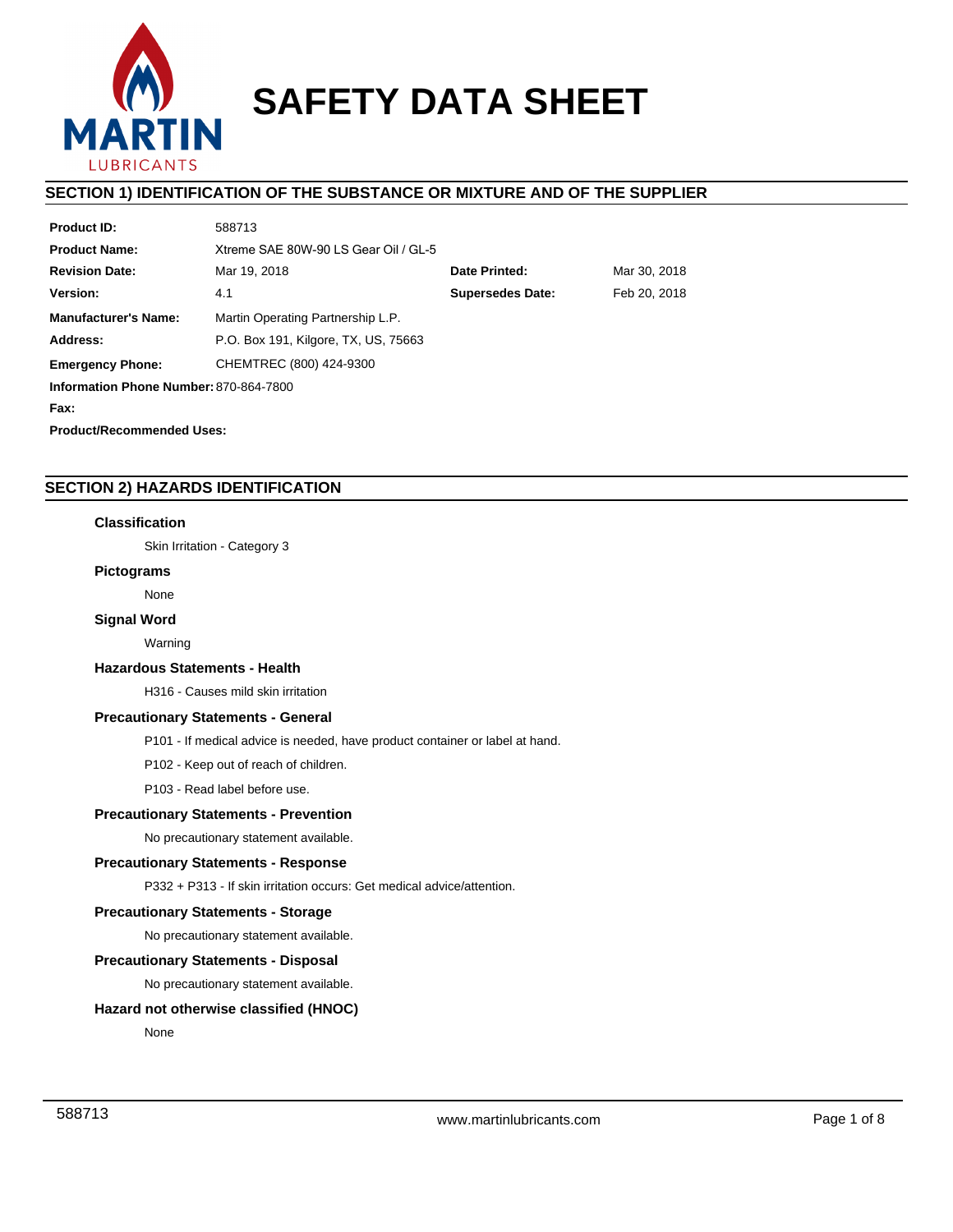# **SECTION 3) COMPOSITION/INFORMATION ON INGREDIENTS**

| CAS                                                                                                                                  | <b>Chemical Name</b>                                                                | % By Weight       |  |  |
|--------------------------------------------------------------------------------------------------------------------------------------|-------------------------------------------------------------------------------------|-------------------|--|--|
| 0064742-65-0                                                                                                                         | MINERAL OIL, PETROLEUM DISTILLATES, SOLVENT-DEWAXED HEAVY<br><b>PARAFFINIC</b>      | $50.2\% - 67.9\%$ |  |  |
| <b>Trade Secret</b>                                                                                                                  | Sulfurized isobutylene                                                              | $0.2\% - 5\%$     |  |  |
| <b>Trade Secret</b>                                                                                                                  | Distillates (petroleum), hydrotreated light paraffinic (DMSO <3%)                   | $0.2\% - 4\%$     |  |  |
| N/A                                                                                                                                  | reaction product of phosphoric acid mono- or di-(C6-C10) alkylester with alkylamine | $0.0\%$ - $0.5\%$ |  |  |
| Considia elemental identity and/ar except perceptans (consequentian) of the composition has been withhold to pretect confidentiality |                                                                                     |                   |  |  |

Specific chemical identity and/or exact percentage (concentration) of the composition has been withheld to protect confidenti

# **SECTION 4) FIRST-AID MEASURES**

### **Inhalation**

Remove source of exposure or move person to fresh air and keep comfortable for breathing. Call a POISON CENTER/doctor if you feel unwell. IF exposed or concerned: Get medical advice/attention.

### **Skin Contact**

Rinse/wash with lukewarm, gently flowing water and mild soap for 5 minutes or until product is removed. If skin irritation occurs or you feel unwell: Get medical advice/attention.

If exposed or concerned: Get medical advice/attention.

#### **Eye Contact**

If irritation occurs, cautiously rinse eyes with lukewarm, gently flowing water for 15-20 minutes, while holding the eyelids open. If eye irritation persists: Get medical advice/attention.

### **Ingestion**

Immediately call a POISON CENTER/doctor.

If exposed or concerned: Get medical advice/attention.

### **Most Important Symptoms/Effects, Acute and Delayed**

No data available

### **Indication of Immediate Medical Attention and Special Treatment Needed**

No data available

# **SECTION 5) FIRE-FIGHTING MEASURES**

### **Suitable Extinguishing Media**

Dry chemical, foam, carbon dioxide water spray or fog is recommended. Water spray is recommended to cool or protect exposed materials or structures. Carbon dioxide can displace oxygen. Use caution when applying carbon dioxide in confined spaces. Simultaneous use of foam and water on the same surface is to be avoided as water destroys the foam. Sand or earth may be used for small fires only.

#### **Unsuitable Extinguishing Media**

Do not use water in a jet.

### **Specific Hazards in Case of Fire**

Hazardous combustion products may include: A complex mixture of airborne solid and liquid particulates and gases (smoke), carbon monoxide, unidentified organic and inorganic compounds.

Oxides of C, S and N. Additional byproducts include hydrogen sulfide, alkyl mercaptan and other sulfides.

Dense smoke may be generated while burning. Toxic fumes, gases or vapors may evolve on burning. Heavy flammable vapors may settle along ground level and low spots to create an invisible fire hazard. The vapors may extend to sources of ignition and flash back.

### **Fire-fighting Procedures**

Isolate immediate hazard area and keep unauthorized personnel out. Stop spill/release if it can be done safely. Move undamaged containers from immediate hazard area if it can be done safely. Water spray or fog may be useful in minimizing or dispersing vapors and to protect personnel.

### **Special Protective Actions**

Wear protective pressure self-contained breathing apparatus (SCBA) and full turnout gear.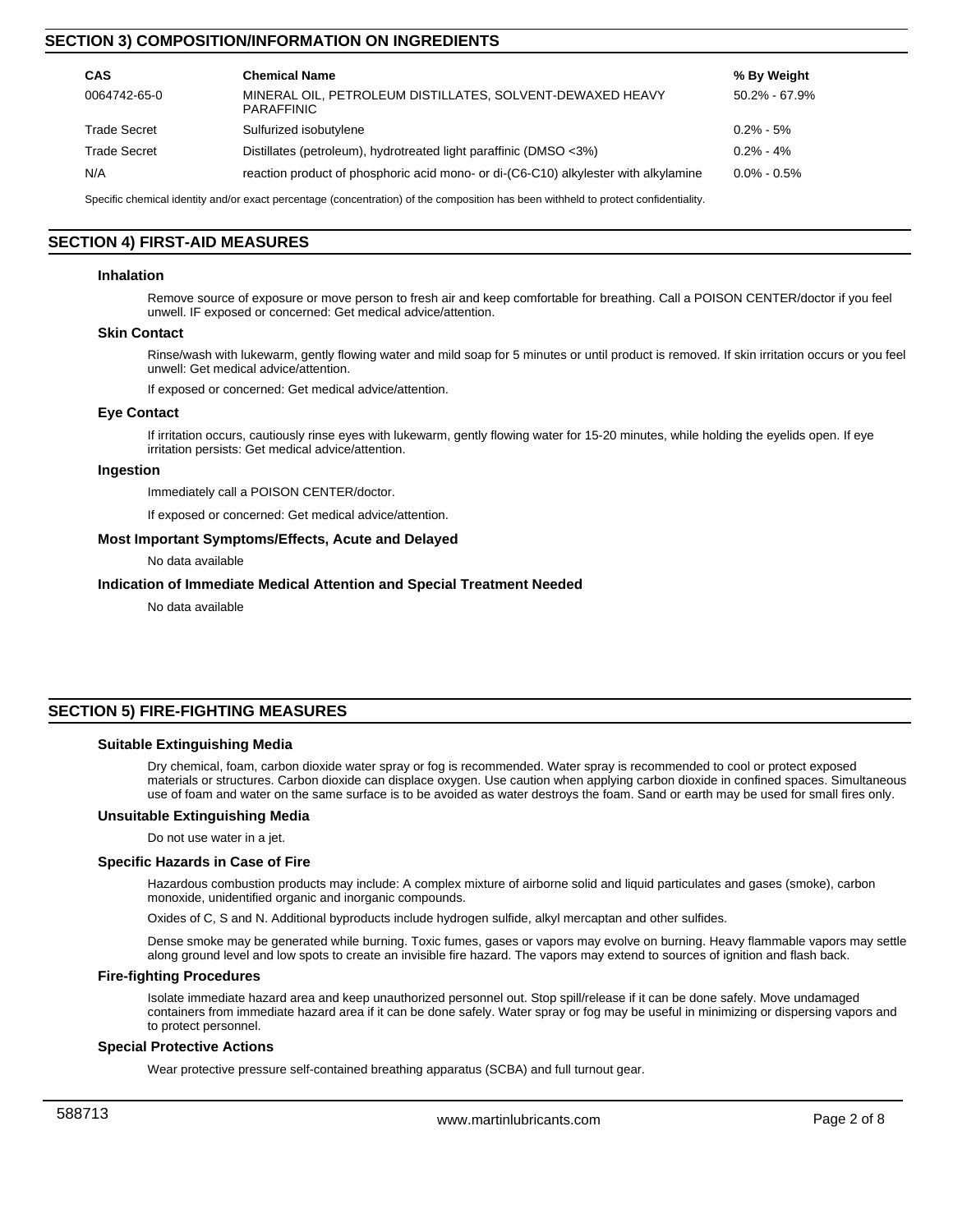# **SECTION 6) ACCIDENTAL RELEASE MEASURES**

### **Emergency Procedure**

Immediately turn off or isolate any source of ignition. Keep unnecessary people away; isolate hazard area and deny entry. Do not touch or walk through spilled material. Clean up immediately. Prevent from spreading by making a barrier with sand, earth or other containment material.

Large spills, once contained, may be picked up using explosion proof, non sparking vacuum pumps, shovels, or buckets, and disposed of in suitable containers for disposal. Local authorities should be advised if significant spillages cannot be contained.

Spill procedures (water): Remove from surface by skimming or with suitable adsorbents. If a large spill occurs notify appropriate authorities.

If spilled material is cleaned up using a regulated solvent, the resulting waste mixture may be regulated.

#### **Recommended equipment**

Positive pressure, full-facepiece self-contained breathing apparatus (SCBA), or positive pressure supplied air respirator with escape SCBA (NIOSH approved).

#### **Personal Precautions**

Avoid breathing vapor or mist. Avoid contact with skin,eye or clothing. Do not touch damaged containers or spilled materials unless wearing appropriate protective clothing.

#### **Environmental Precautions**

Stop spill/release if it can be done safely. Prevent spilled material from entering sewers, storm drains, other unauthorized drainage systems and natural waterways by using sand, earth, or other appropriate barriers.

# **SECTION 7) HANDLING AND STORAGE**

### **General**

Wash hands after use. Do not get in eyes, on skin or on clothing. Do not breathe vapors or mists. Use good personal hygiene practices. Eating, drinking and smoking in work areas is prohibited. Remove contaminated clothing and protective equipment before entering eating areas. Do not swallow. Wear appropriate respirator when ventilation is inadequate. Do not enter storage areas and confined spaces unless adequately ventilated.

Properly dispose of any contaminated rags or cleaning materials in order to prevent fires.

### **Ventilation Requirements**

Use only with adequate ventilation to control air contaminants to their exposure limits. The use of local ventilation is recommended to control emissions near the source.

#### **Storage Room Requirements**

Store in approved containers and protect against physical damage. Keep containers securely sealed when not in use. Indoor storage should meet OSHA standards and appropriate fire codes. Containers that have been opened must be carefully resealed to prevent leakage. Empty containers retain residue and may be dangerous.

### **SECTION 8) EXPOSURE CONTROLS/PERSONAL PROTECTION**

### **Eye protection**

Chemical goggles, safety glasses with side shields or vented/splash proof goggles. Contact lenses may absorb irritants. Particles may adhere to lenses and cause corneal damage.

### **Skin protection**

Use of gloves approved to relevant standards made from the following materials may provide suitable chemical protection: PVC, neoprene or nitrile rubber gloves. Suitability and durability of a glove is dependent on usage, e.g. frequency and duration of contact,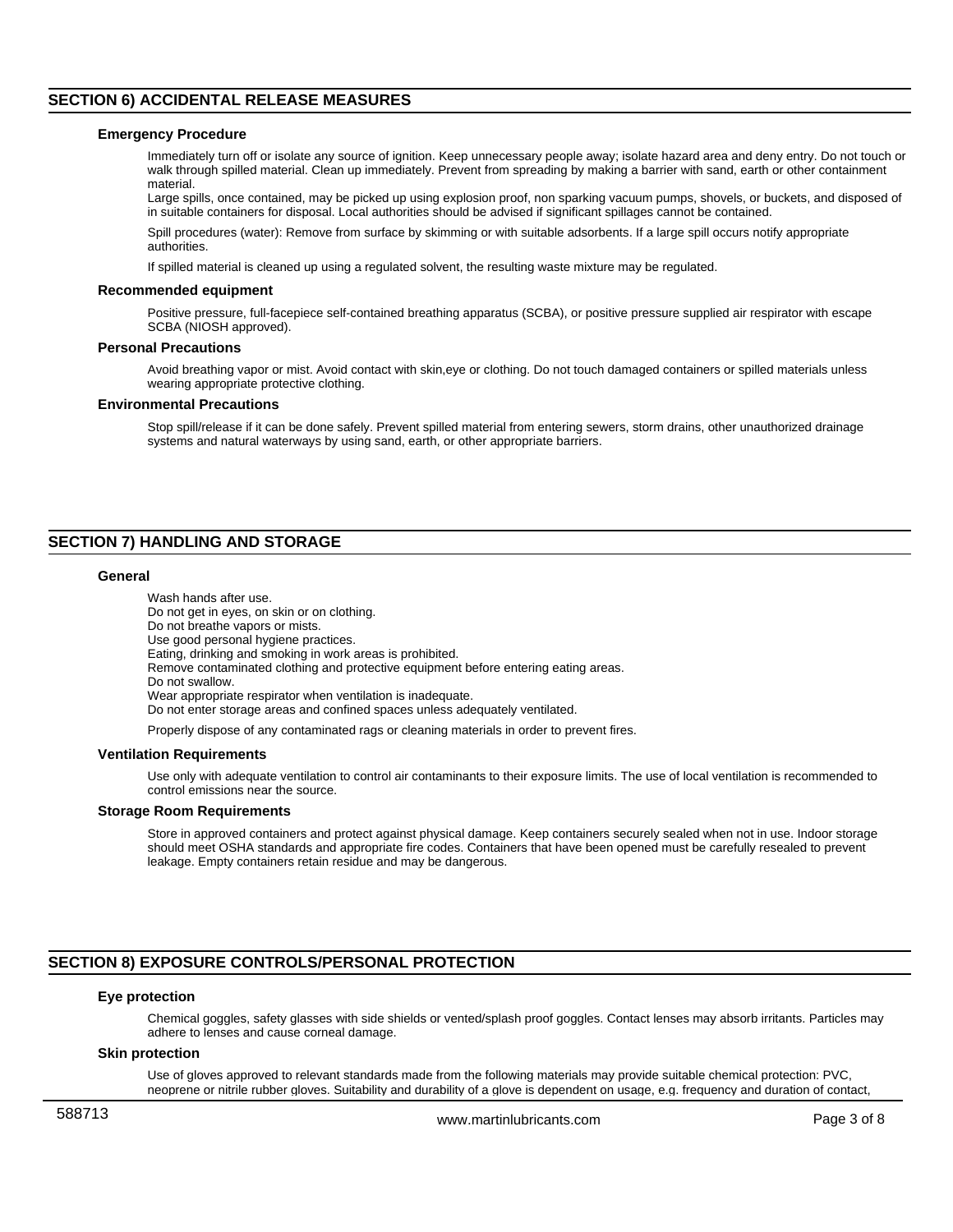chemical resistance of glove material, glove thickness, dexterity. Always seek advice from glove suppliers. Contaminated gloves should be replaced. Use of an apron and over- boots of chemically impervious materials such as neoprene or nitrile rubber is recommended to avoid skin sensitization.The type of protective equipment must be selected according to the concentration and amount of the dangerous substance at the specific workplace.

# **Respiratory protection**

If engineering controls do not maintain airborne concentrations to a level which is adequate to protect worker, a respiratory protection program that meets or is equivalent to OSHA 29 CFR 1910.134 and ANSI Z88.2 should be followed. Check with respiratory protective equipment suppliers. Where air-filtering respirators are suitable, select an appropriate combination of mask and filter. Select a filter suitable for combined particulate/organic gases and vapours.

# **Appropriate Engineering Controls**

Provide exhaust ventilation or other engineering controls to keep the airborne concentrations of gas, vapors or dusts below their respective threshold limit value.

| <b>Chemical Name</b>                                                                    | OSHA<br>TWA<br>(ppm) | <b>OSHA</b><br><b>TWA</b><br>(mg/m3) | <b>OSHA</b><br>STEL<br>(ppm) | OSHA<br><b>STEL</b><br>(mg/m3) | <b>OSHA</b><br>Tables (Z1<br>Z2, Z3 | <b>OSHA</b><br>Carcinogen | OSHA<br><b>Skin</b><br>designation | <b>NIOSH</b><br><b>TWA</b><br>(ppm) | <b>NIOSH</b><br>TWA<br>(mg/m3) | <b>NIOSH</b><br><b>STEL</b><br>(ppm) | <b>NIOSH</b><br><b>STEL</b><br>(mg/m3) | <b>NIOSH</b><br>Carcinogen |
|-----------------------------------------------------------------------------------------|----------------------|--------------------------------------|------------------------------|--------------------------------|-------------------------------------|---------------------------|------------------------------------|-------------------------------------|--------------------------------|--------------------------------------|----------------------------------------|----------------------------|
| MINERAL OIL,<br>PETROLEUM<br>DISTILLATES,<br>SOLVENT-DEWAXED<br><b>HEAVY PARAFFINIC</b> | 500                  | 2000                                 |                              |                                |                                     |                           |                                    |                                     |                                |                                      |                                        |                            |

| <b>Chemical Name</b>                                                                           | <b>ACGIH</b><br>TWA<br>(ppm) | <b>ACGIH</b><br>TWA<br>(mq/m3) | <b>ACGIH</b><br><b>STEL</b><br>(ppm) | <b>ACGIH</b><br><b>STEL</b><br>(mq/m3) | <b>ACGIH</b><br>Carcinogen | <b>ACGIH</b><br><b>Notations</b> | <b>ACGIH</b><br>TLV Basis |
|------------------------------------------------------------------------------------------------|------------------------------|--------------------------------|--------------------------------------|----------------------------------------|----------------------------|----------------------------------|---------------------------|
| MINERAL OIL,<br>PETROLEUM<br><b>DISTILLATES.</b><br>SOLVENT-DEWAXED<br><b>HEAVY PARAFFINIC</b> |                              |                                |                                      |                                        |                            |                                  |                           |

# **SECTION 9) PHYSICAL AND CHEMICAL PROPERTIES**

# **Physical and Chemical Properties**

| Density                      | 7.49 lb/gal                                              |
|------------------------------|----------------------------------------------------------|
| % Solids By Weight           | 8.2943%                                                  |
| Density VOC                  | $0.00$ lb/gal                                            |
| % VOC                        | 0%                                                       |
| <b>Specific Gravity</b>      | 0.90                                                     |
| Appearance                   | Amber, clear fluid                                       |
| <b>Odor Threshold</b>        | N.A.                                                     |
| <b>Odor Description</b>      | Mild petroleum hydrocarbon                               |
| pH                           | N.A.                                                     |
| <b>Water Solubility</b>      | Negligible in water                                      |
| Flammability                 | Flash point at or above 200°F/93°C                       |
| Flash Point Symbol           | N.A.                                                     |
| <b>Flash Point</b>           | 190°C (374°F)                                            |
| Viscosity                    | 228.54 cSt at 40°C (104°F) or 13.56 cSt at 100°C (212°F) |
| Lower Explosion Level        | N.A.                                                     |
| <b>Upper Explosion Level</b> | N.A.                                                     |
| Vapor Pressure               | N.A                                                      |
|                              |                                                          |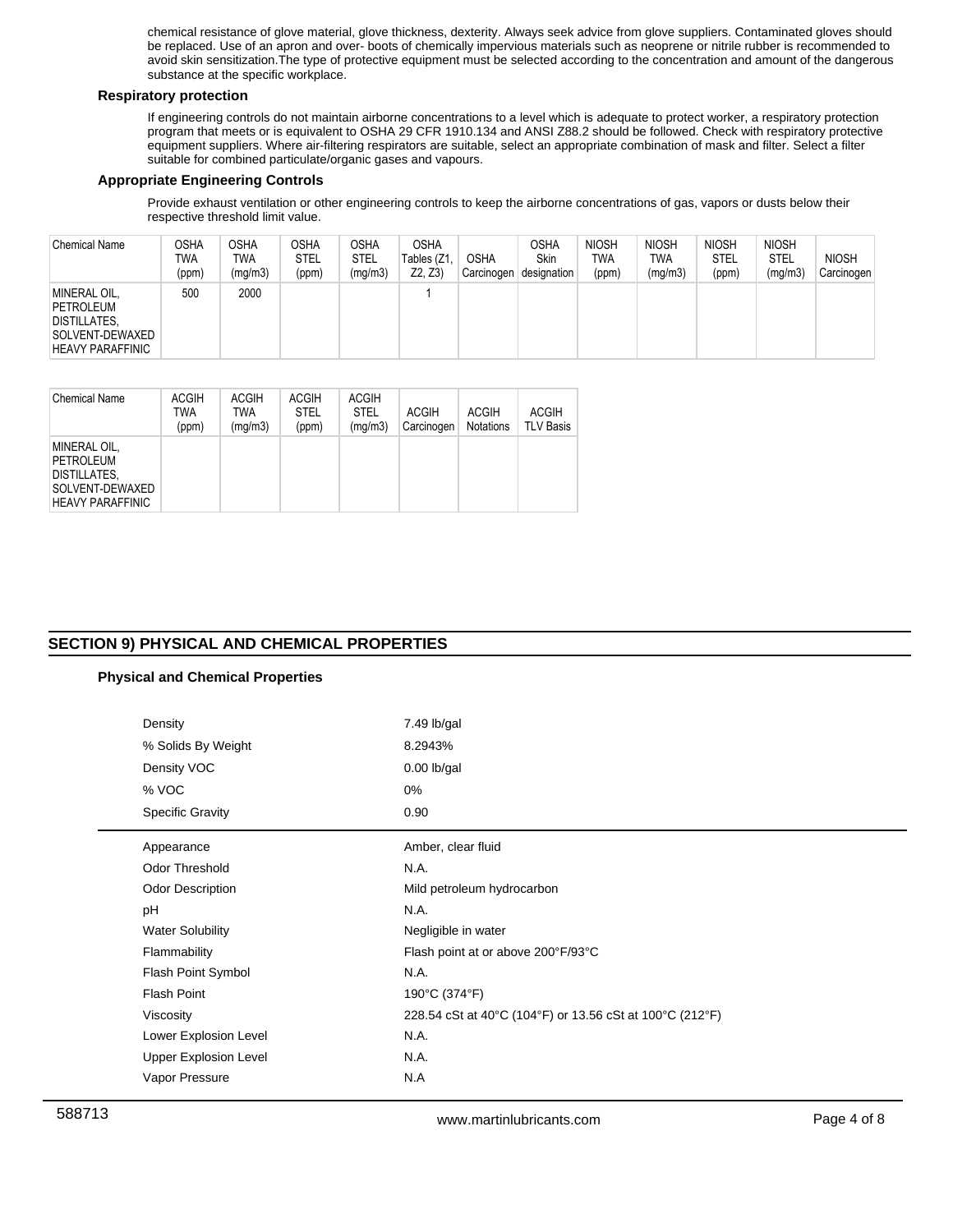| Vapor Density             | >1 at STP                                           |
|---------------------------|-----------------------------------------------------|
| <b>Freezing Point</b>     | N.A.                                                |
| <b>Melting Point</b>      | N.A.                                                |
| Low Boiling Point         | Expected to be $> 260^{\circ}$ C (500 $^{\circ}$ F) |
| High Boiling Point        | N.A.                                                |
| <b>Auto Ignition Temp</b> | N.A.                                                |
| Decomposition Pt          | N.A.                                                |
| <b>Evaporation Rate</b>   | Negligible at STP                                   |
| Coefficient Water/Oil     | N.A.                                                |
|                           |                                                     |

# **SECTION 10) STABILITY AND REACTIVITY**

## **Stability**

Stable

### **Conditions to Avoid**

Avoid direct sunlight, extremes of temperatures and contact with incompatible materials.

Avoid high temperatures and product contamination.

# **Hazardous Polymerization**

Will not occur.

# **Incompatible Materials**

Strong oxidizing agents.

# **Hazardous Decomposition Products**

Smoke, carbon monoxide and dioxide and other aldehydes of incomplete combustion. Oxides of C, N and S. Hydrogen sulfide and alkyl mercaptans and other sulfides may be released.

# **SECTION 11) TOXICOLOGICAL INFORMATION**

### **Likely route of exposure**

Inhalation, ingestion, skin absorption (In most cases)

# **Skin Corrosion/Irritation**

Causes mild skin irritation

### **Serious Eye Damage/Irritation**

Avoid prolonged contact with the eyes, which may cause mild eye discomfort, tearing, or blurring of vision.

# **Respiratory or Skin Sensitization**

Prolonged or repeated contact may lead to an allergic skin sensitization in some people and dematitis (dryness, chapping and reddening of skin).

# **Respiratory/Skin Sensitization**

No Data Available

### **Germ Cell Mutagenicity**

No Data Available

## **Carcinogenicity**

No Data Available

# **Reproductive Toxicity**

No Data Available

# **Specific Target Organ Toxicity - Single Exposure**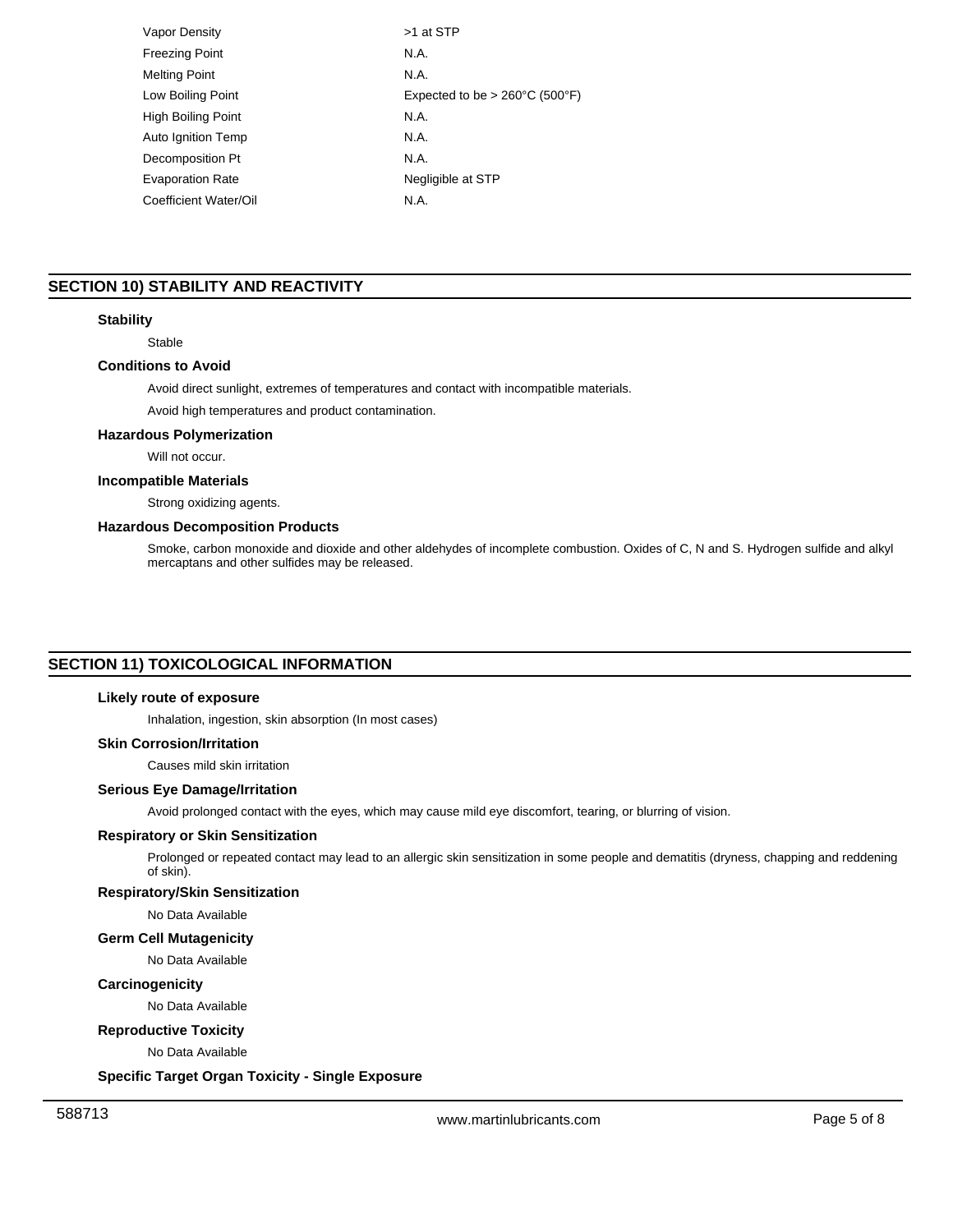No Data Available

### **Specific Target Organ Toxicity - Repeated Exposure**

No Data Available

### **Aspiration Hazard**

No Data Available

### **Acute Toxicity**

If inhalation : Overexposure by inhalation of hot material may cause nonspecific discomfort, such as nausea, headache or weakness. Caution should be taken to prevent forming aerosol or misting of this product without proper respiratory protection.

0064742-65-0 MINERAL OIL, PETROLEUM DISTILLATES, SOLVENT-DEWAXED HEAVY PARAFFINIC

LD50 (Rodent - rat, Oral) : >5000 mg/kg, Toxic effects : Details of toxic effects not reported other than lethal dose value. LD50 (Rodent - rabbit, Administration onto the skin) : 5000 mg/kg, Toxic effects : Details of toxic effects not reported other than lethal dose value.

# **SECTION 12) ECOLOGICAL INFORMATION**

### **Toxicity**

No Data Available

### **Persistence and Degradability**

No Data Available.

### **Other Adverse Effects**

No Data Available.

### **Bio-accumulative Potential**

0064742-65-0 MINERAL OIL, PETROLEUM DISTILLATES, SOLVENT-DEWAXED HEAVY PARAFFINIC

Contains constituents with the potential to bioaccumulate.

### **Mobility in Soil**

0064742-65-0 MINERAL OIL, PETROLEUM DISTILLATES, SOLVENT-DEWAXED HEAVY PARAFFINIC Liquid under most environmental conditions. Floats on water. If it enters soil, it will adsorb to soil particles and will not be mobile.

# **SECTION 13) DISPOSAL CONSIDERATIONS**

### **Waste Disposal**

Under RCRA it is the responsibility of the user of the product to determine at the time of disposal whether the product meets RCRA criteria for hazardous waste. Waste management should be in full compliance with federal, state and local laws.

Empty Containers retain product residue which may exhibit hazards of material, therefore do not pressurize, cut, glaze, weld or use for any other purposes. Return drums to reclamation centers for proper cleaning and reuse.

# **SECTION 14) TRANSPORT INFORMATION**

### **U.S. DOT Information**

Bulk Shipping Description: Does not apply to bulk oil shipping. Non-Bulk Shipping Description: Does not apply to non-bulk oil shipping. Identification Number: Not applicable. Hazard Classification: Not applicable.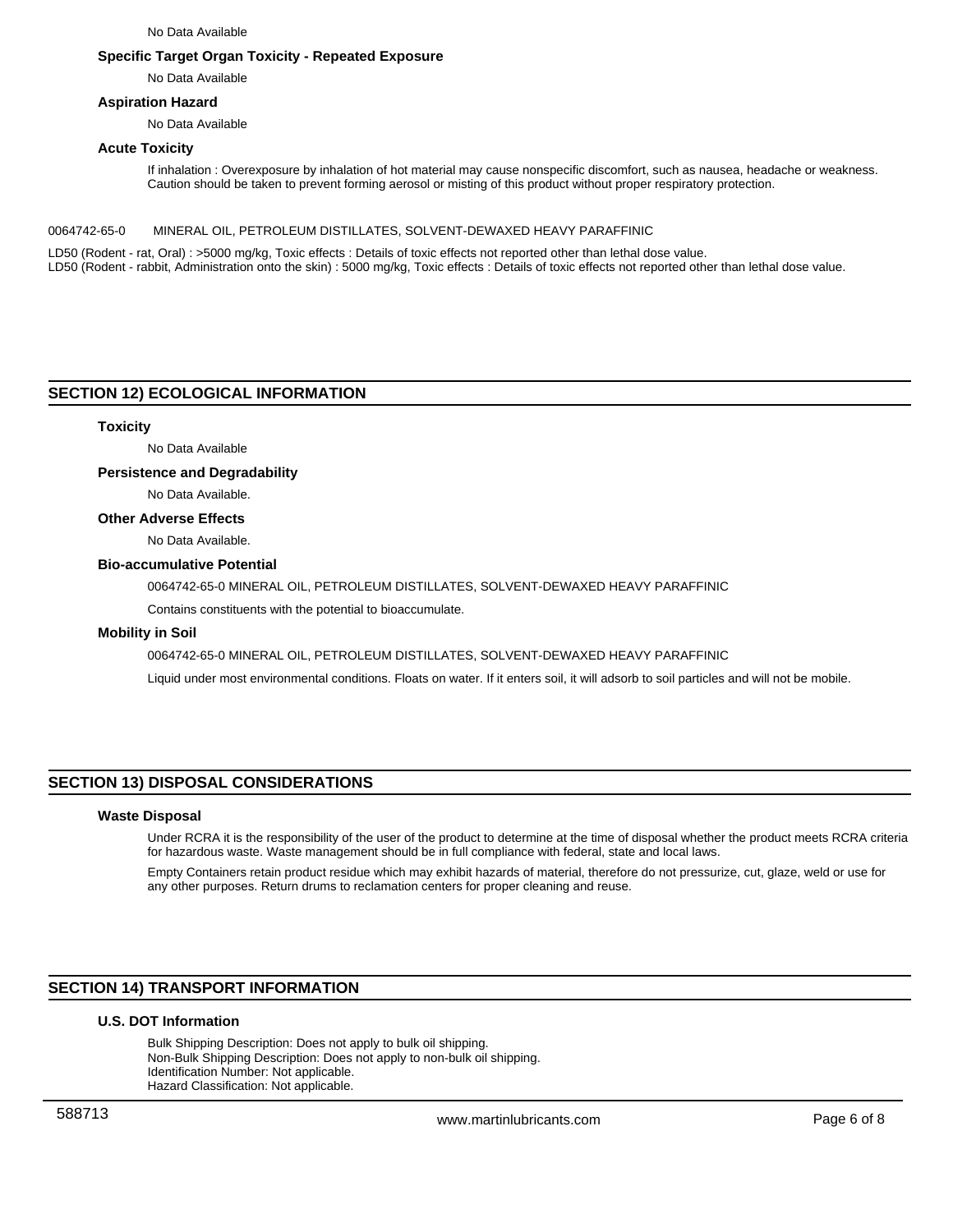Other: See 49 CFR for additional requirements for descriptions, allowed modes of transport and packaging. For more information concerning spills during transport, consult latest DOT Emergency Response Guidebook for Hazardous Materials Incidents, DOT P 5800.3.

### **IMDG Information**

This material is not classified as dangerous under IMDG regulations.

### **IATA Information**

This material is not classified as dangerous under IATA regulations.

# **SECTION 15) REGULATORY INFORMATION**

| CAS          | <b>Chemical Name</b>                                                              | % By Weight   | <b>Requlation List</b>      |
|--------------|-----------------------------------------------------------------------------------|---------------|-----------------------------|
| 0064742-65-0 | MINERAL OIL,<br>PETROLEUM<br>DISTILLATES, SOLVENT-<br>DEWAXED HEAVY<br>PARAFFINIC | 50.2% - 67.9% | SARA312, TSCA, TX ESL, OSHA |

# **SECTION 16) OTHER INFORMATION INCLUDING INFORMATION ON PREPARATION AND REVISION OF THE SDS**

### **Glossary**

ACGIH- American Conference of Governmental Industrial Hygienists; ANSI- American National Standards Institute; Canadian TDG-Canadian Transportation of Dangerous Goods; CAS- Chemical Abstract Service; Chemtrec- Chemical Transportation Emergency Center (US); CHIP- Chemical Hazard Information and Packaging; DSL- Domestic Substances List; EC- Equivalent Concentration; EH40 (UK)- HSE Guidance Note EH40 Occupational Exposure Limits; EPCRA- Emergency Planning and Community Right-To-Know Act; ESL-Effects screening levels; HMIS- Hazardous Material Information Service; LC- Lethal Concentration; LD- Lethal Dose; NFPA- National Fire Protection Association; OEL- Occupational Exposure Limits; OSHA- Occupational Safety and Health Administration, US Department of Labor; PEL- Permissible Exposure Limit; SARA (Title III)- Superfund Amendments and Reauthorization Act; SARA 313- Superfund Amendments and Reauthorization Act, Section 313; SCBA- Self-Contained Breathing Apparatus; STEL- Short Term Exposure Limit; TCEQ- Texas Commission on Environmental Quality; TLV- Threshold Limit Value; TSCA- Toxic Substances Control Act Public Law 94- 469; TWA- Time Weighted Value; US DOT- US Department of Transportation; WHMIS- Workplace Hazardous Materials Information System.



# **Version 4.1:**

Revision Date: Mar 19, 2018